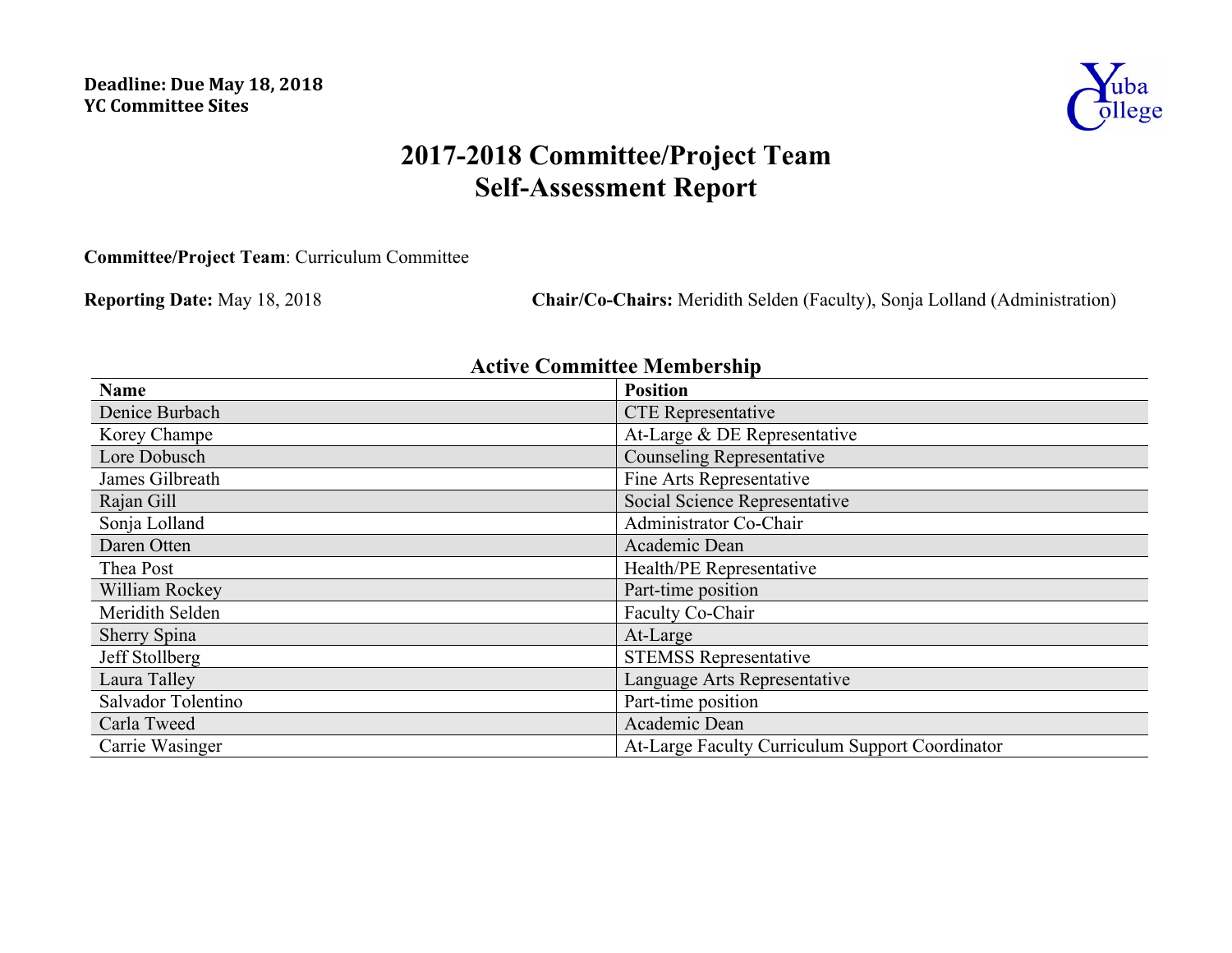## **Deadline: Due May 18, 2018 YC Committee Sites**

| <b>Committee/Project Team Self Assessment Report</b>                                                                                                                                                                               |                                                                                                                                                                                                                                                                                                                                                                                                                                                                                                                                                                         |  |
|------------------------------------------------------------------------------------------------------------------------------------------------------------------------------------------------------------------------------------|-------------------------------------------------------------------------------------------------------------------------------------------------------------------------------------------------------------------------------------------------------------------------------------------------------------------------------------------------------------------------------------------------------------------------------------------------------------------------------------------------------------------------------------------------------------------------|--|
| 1. Which of your short-term objectives have been met? Please report with evidence, including references to meeting minutes, how the<br>committee/project team accomplished their short-term objectives and other supporting tasks. |                                                                                                                                                                                                                                                                                                                                                                                                                                                                                                                                                                         |  |
|                                                                                                                                                                                                                                    | Evidence (minutes, reports, other documents):                                                                                                                                                                                                                                                                                                                                                                                                                                                                                                                           |  |
| 1. Ensure quality and currency of YC Curriculum                                                                                                                                                                                    | Ensure quality and currency of YC Curriculum                                                                                                                                                                                                                                                                                                                                                                                                                                                                                                                            |  |
|                                                                                                                                                                                                                                    | A. We have approved 141 classes (127 revised, 14 new) as of 5.1.18                                                                                                                                                                                                                                                                                                                                                                                                                                                                                                      |  |
|                                                                                                                                                                                                                                    | B. We have rejected no classes as of 5.1.18                                                                                                                                                                                                                                                                                                                                                                                                                                                                                                                             |  |
|                                                                                                                                                                                                                                    | C. We have approved 9 degrees/certificates (4 revised, 5 new) as of 5.1.18<br>D. We have rejected no degrees/certificates as of 5.1.18                                                                                                                                                                                                                                                                                                                                                                                                                                  |  |
|                                                                                                                                                                                                                                    | E. We have approved the <b>inactivation</b> of 27 degrees/certificates as of 5.1.18                                                                                                                                                                                                                                                                                                                                                                                                                                                                                     |  |
|                                                                                                                                                                                                                                    | A complete list of all of the curriculum approved by the curriculum committee and the board of<br>trustees can be found here: https://1osjhr1kzber15t9781hbik1-wpengine.netdna-ssl.com/wp-<br>content/uploads/2018/05/2017-2018 BoardApprovals-1.pdf                                                                                                                                                                                                                                                                                                                    |  |
| 2. Review COR's for title V compliance                                                                                                                                                                                             | 2. Review COR's for title V compliance                                                                                                                                                                                                                                                                                                                                                                                                                                                                                                                                  |  |
|                                                                                                                                                                                                                                    | All of curriculum that comes through the curriculum committee (see above) is thoroughly reviewed<br>by curriculum committee members and discipline specific deans.                                                                                                                                                                                                                                                                                                                                                                                                      |  |
| 3. Train Curriculum Committee Members and<br>Faculty on Curriculum Processes.                                                                                                                                                      | 3. Our curriculum committee retreat was August 11th from 11-3. The workshop involved a discussion of<br>the state of our recent state updates, GE requirements, and modification of the curriculum review<br>process.                                                                                                                                                                                                                                                                                                                                                   |  |
| 4. Support Faculty in Curriculum Cleanup:<br>Update and/or Inactivate CORs that are out of<br>compliance or due for revision.                                                                                                      | 4. Although not all of the courses that have been inactivated were a part of the "Out of Compliance" list,<br>the vast majority of the courses were on the list. As of 5.1.18 there are only 28 classes (8 of which<br>are actively "in progress") on the "Out of Compliance" list. The original "Out of Compliance" list<br>included 143 classes so this represents a substantial improvement. The current "Out of Compliance"<br>list can be found here: https://1osjhr1kzber15t9781hbik1-wpengine.netdna-ssl.com/wp-<br>content/uploads/2018/05/OutofDateClasses.pdf |  |
| 5. Create a streamlined and coordinated process<br>for reviewing and approving CORS including<br>SLOs and DE questions                                                                                                             | 5. We now have a coordinated review process that incorporates approval from the SLO committee (as of<br>May 1, the SLO committee has approved the SLOs on 164 pieces of curriculum), approval from the<br>DE committee (as of May 1, the DE committee has approved 16 DE addendums), and feedback from                                                                                                                                                                                                                                                                  |  |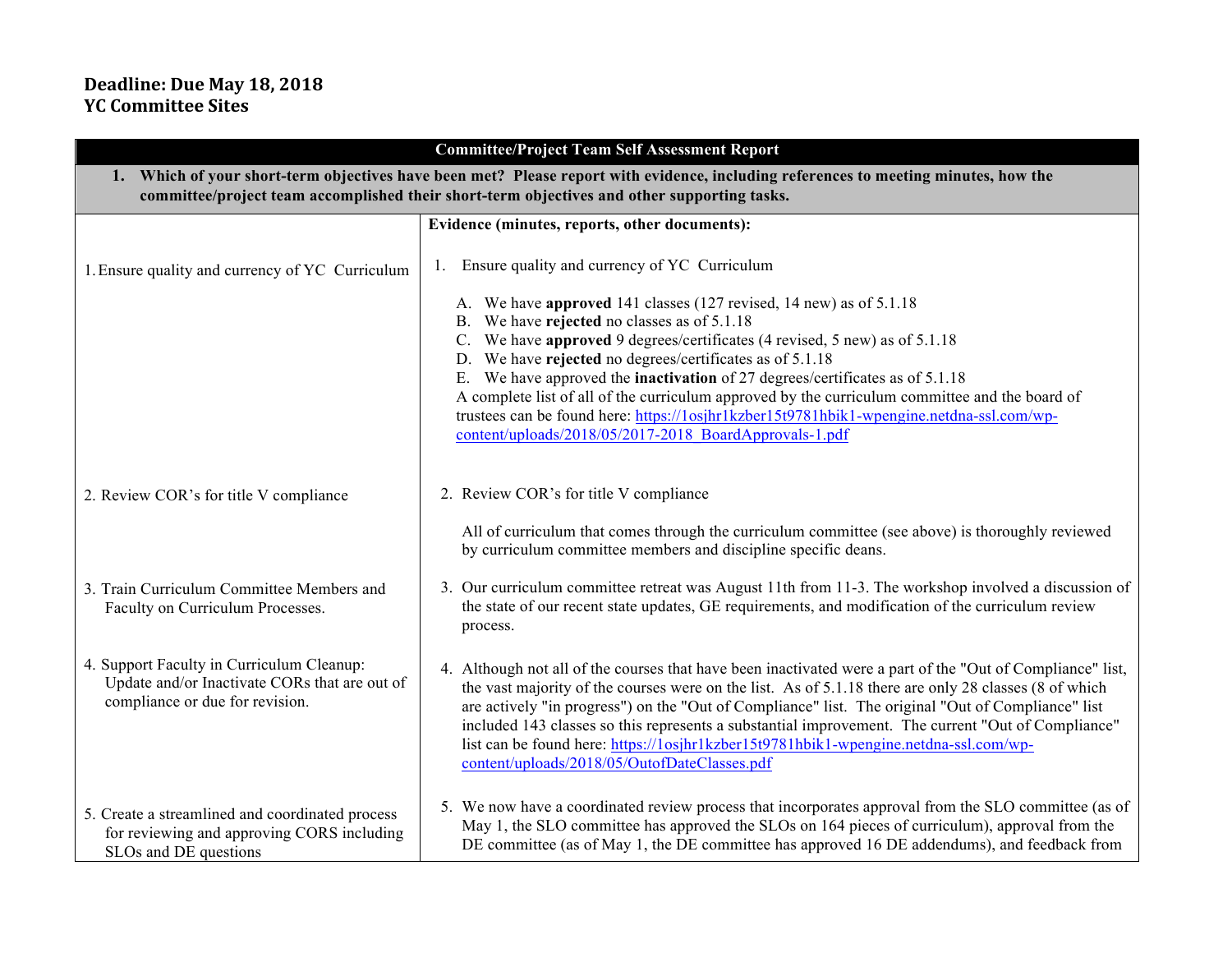### **Deadline: Due May 18, 2018 YC Committee Sites**

| 6. Revising and updating the handbook                                                                                                                                                                                                                                                                                                                                                                                                                                                                                                                                                                                                                              | the discipline dean. Pending curriculum is not moved to the curriculum committee until it has SLO<br>approval, DE approval, and dean feedback. As of March 16, the approval dates (SLO $\&$ DE) and<br>feedback dates (discipline dean) are listed on the curriculum agenda. The agendas can be found here:<br>https://yc.yccd.edu/academics/committees/curriculum-committee/agenda-minutes-current/ (after Oct.<br>6, 2017) and here: https://yc.yccd.edu/academics/committees/curriculum-committee/agendas-archive/<br>(before Oct. 6, 2017). Specifically, the March 16 agenda can be found here:<br>https://1osjhr1kzber15t9781hbik1-wpengine.netdna-ssl.com/wp-<br>content/uploads/2018/03/Agenda.3.16.18 Revised.pdf<br>The curriculum committee handbook has been moved to a completely online format. The handbook<br>can be found here: https://yc.yccd.edu/academics/committees/curriculum-committee/ |  |
|--------------------------------------------------------------------------------------------------------------------------------------------------------------------------------------------------------------------------------------------------------------------------------------------------------------------------------------------------------------------------------------------------------------------------------------------------------------------------------------------------------------------------------------------------------------------------------------------------------------------------------------------------------------------|-----------------------------------------------------------------------------------------------------------------------------------------------------------------------------------------------------------------------------------------------------------------------------------------------------------------------------------------------------------------------------------------------------------------------------------------------------------------------------------------------------------------------------------------------------------------------------------------------------------------------------------------------------------------------------------------------------------------------------------------------------------------------------------------------------------------------------------------------------------------------------------------------------------------|--|
| Which of your short-term objectives have not been met? Please explain what issues or barriers prevented the committee/project team from<br>meeting these short-term objectives.                                                                                                                                                                                                                                                                                                                                                                                                                                                                                    |                                                                                                                                                                                                                                                                                                                                                                                                                                                                                                                                                                                                                                                                                                                                                                                                                                                                                                                 |  |
| 1. Monitor the five-year review schedule for all CORs<br>The five-year review schedule (found here: https://1osjhr1kzber15t9781hbik1-wpengine.netdna-ssl.com/wp-content/uploads/2017/09/Untitled.pdf) has been<br>implemented but it has not been an entirely seamless process. All of the departments scheduled for the 2017-2018 have been personally contacted. Some of<br>the departments (e.g., CHEM, THART, and LEARN) have completed the review process. However, other departments have not been as responsive. We<br>are currently in the process of developing guidelines and consequences for departments that do not comply with the five-year review. |                                                                                                                                                                                                                                                                                                                                                                                                                                                                                                                                                                                                                                                                                                                                                                                                                                                                                                                 |  |

2. Make recommendations about future curriculum offerings and ensure planning in YC Curriculum This is part of charter ("… is responsible for ensuring the quality, currency, and planning of the College curriculum") and critical to the functioning of the college. However, the curriculum committee spends the bulk of the time available making sure that existing curriculum is current and in compliance with title V. Until Yuba College's existing curriculum improves, it is unlikely that the curriculum committee will be able make recommendations for future offerings or ensure cohesive planning (beyond the coordinated review process discussed above).

3. Complete C-ID alignment approval for all existing ADTs

Yuba College has one state mandated ADT (Theatre Arts) left to submit to state. The Theatre Arts ADT is currently in progress. It has received SLO approval and will be reviewed by the curriculum committee as soon as all of the required forms/documents are compiled. This process can only be completed by a Theatre Arts faculty member.

4. Support Faculty in Curriculum Cleanup: Update and/or Inactivate Degrees and Certificates that have not recently been updated. The cleanup of degrees and certificates has proven difficult. This is in large part due to the fact that the cleanup can only be completed by a discipline faculty member.